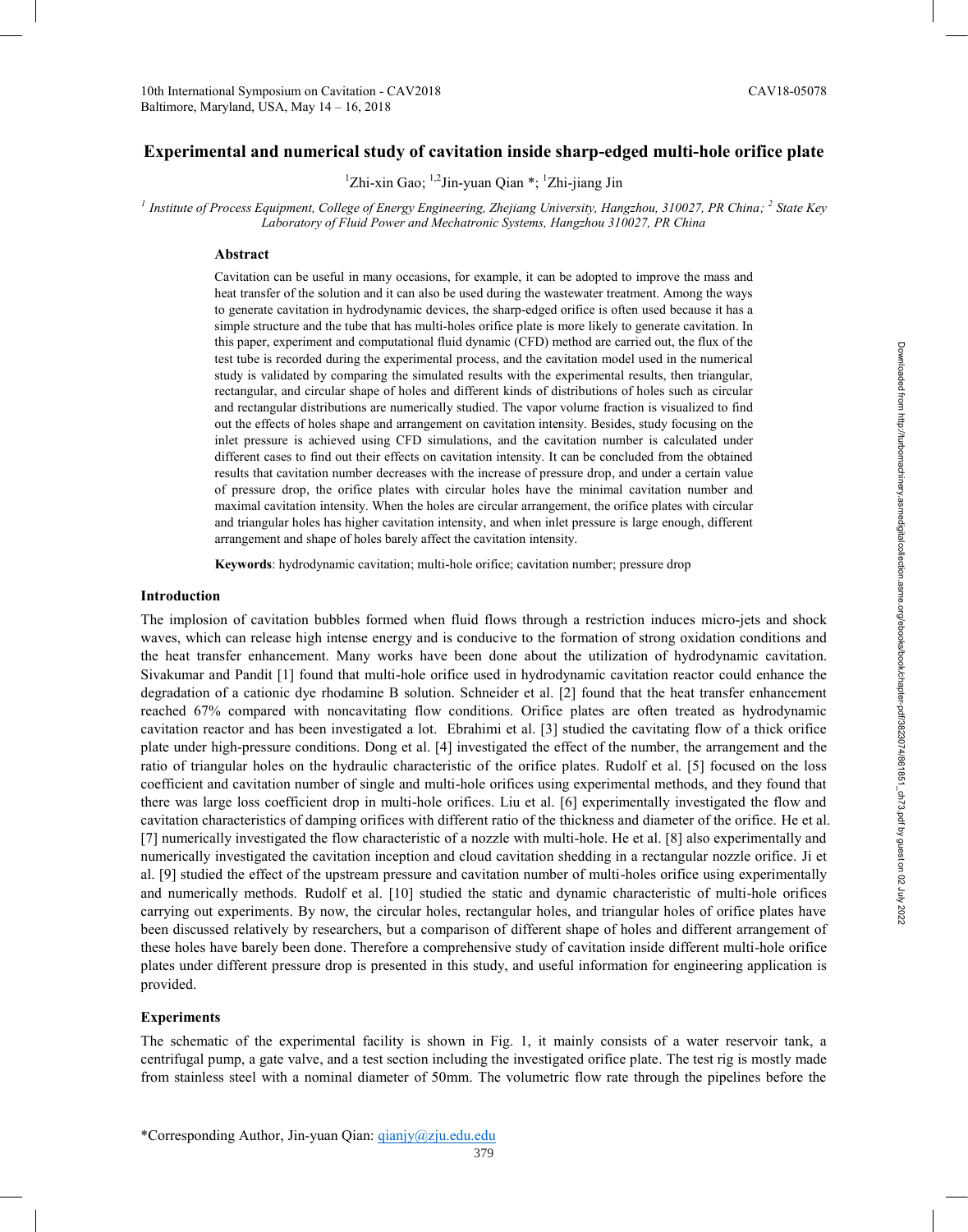orifice is measured by a flow meter. The upstream and downstream pressure are obtained with two pressure transducers and recorded by adjusting the inlet flux. The surrounding temperature is a constant and is room temperature. All data are taken when the flow meter and pressure transducers readings are steady, and the accuracy of the flow meter and the pressure transducers is  $\pm$  0.5%.

## **Numerical method**

Computational fluid dynamics (CFD) method is used to investigate different shape of orifice holes and different arrangements of these holes. Commercial software FLUENT is adopted and steady-state analysis is carried out. The Realizable *k-ε* turbulence model and Zwart-Gerber-Belamri cavitation model are used. As for the boundary conditions, a pressure inlet boundary is applied at the inlet and a pressure outlet boundary is applied at the outlet. Besides, no-slip wall boundary is applied for all walls, and standard wall function is adopted.

The working fluid is water and water vapor at 20°C, and their density and viscosity are listed in Table 1. The saturated pressure is 2,339 Pa at this temperature.

Three kinds of holes including circular, rectangular, and triangular holes and two kinds of arrangements that are circular distribution and rectangular distribution are investigated as shown in Fig. 2. The diameter of the orifice plate is 50mm, and the orifice plate thickness is 20mm. The circular, rectangular, and triangular holes have the same area, which means that the six kinds of orifice plates have the same opening ratio, and the diameter of the circular hole is 4mm.

Symmetrical model and hexahedral mesh are adopted in this study. Mesh around holes is fined and grid independence has been achieved and the number of cells is around 738,568. The orifice plate with one central circular hole is adopted in the experiment and the diameter of the circular hole is 10mm. The measured flow rate vs. pressure drop data are adopted to compare with the numerical results and the results are shown in Table 2. It can be found that the error between the experiments and the simulation is within 9.6%, so it can be inferred that the adopted numerical method is acceptable.

#### **Results**

The parameters are investigated synthetically, and the values are changed to 0.4, 0.6, 0.8, and 1MPa for the inlet pressure with different arrangements and shape of holes, as for the outlet pressure, the atmosphere that is 0.1 MPa is adopted. The water vapor volume fraction on the symmetry plane of the circular holes orifice plate with different arrangements and different inlet pressure is shown in Fig. 3. It can be found from Fig. 3 that the area of water vapor on the symmetry plane is larger under circular arrangement of holes when inlet pressure is small (0.4 MPa), while the inlet pressure in large (larger than 0.6 MPa), the water vapor distribution on the symmetry plane of the orifice plate is almost the same. Besides, it can also be seen that the water vapor distribution inside the circular holes is symmetrical about the middle plane. More water vapor appears at the outer circular holes compared with the central circular hole, and the wall of the circular holes away from the center of the orifice plate has more water vapor. In addition, the maximal water vapor volume fraction in the orifice plate with circular arrangement of circular holes is higher than the rectangular arrangement, so it can be inferred that cavitation intensity is higher when the holes of the orifice plates are circular arrangement.

The pressure distribution inside orifice plate is related to the cavitation, the static pressure along the centerline of the circular arrangement multi-hole orifice plates with different shape of holes and different inlet pressure is shown in Fig. 4. It can be seen from Fig. 4(a) that when inlet pressure is small (0.4 MPa), there is an apparent difference of the static pressure within the orifice under different shape of holes. The minimum pressure under three kinds of holes is close to each other, but after the pressure recovers within the orifice, the static pressure has the maximum when the shape of holes is triangular and has the minimum when the shape of holes is circular. At the outer of the orifice plate, the static pressure under three kinds of holes is almost the same. From Fig. 4(b), it can be found that under large inlet pressure, although there is a small fluctuation of the pressure difference between different kinds of holes, the static pressure is nearly the same.

When the water vapor volume fraction in each computational cell is higher than 0.5, the cavitation intensity is higher. Figure 5 depicts the 3D isosurfaces when the water vapor volume fraction is above 0.5 for inlet pressure 0.6 MPa. From Fig. 5, it can be found that cavitation mainly occurs near the wall of the hole but away from the center of the orifice plate, which is consistent with above analysis. When the shape of the hole is rectangular or triangular, the vapor mainly congregates around the edges, and the water vapor volume fraction on the symmetry plane is very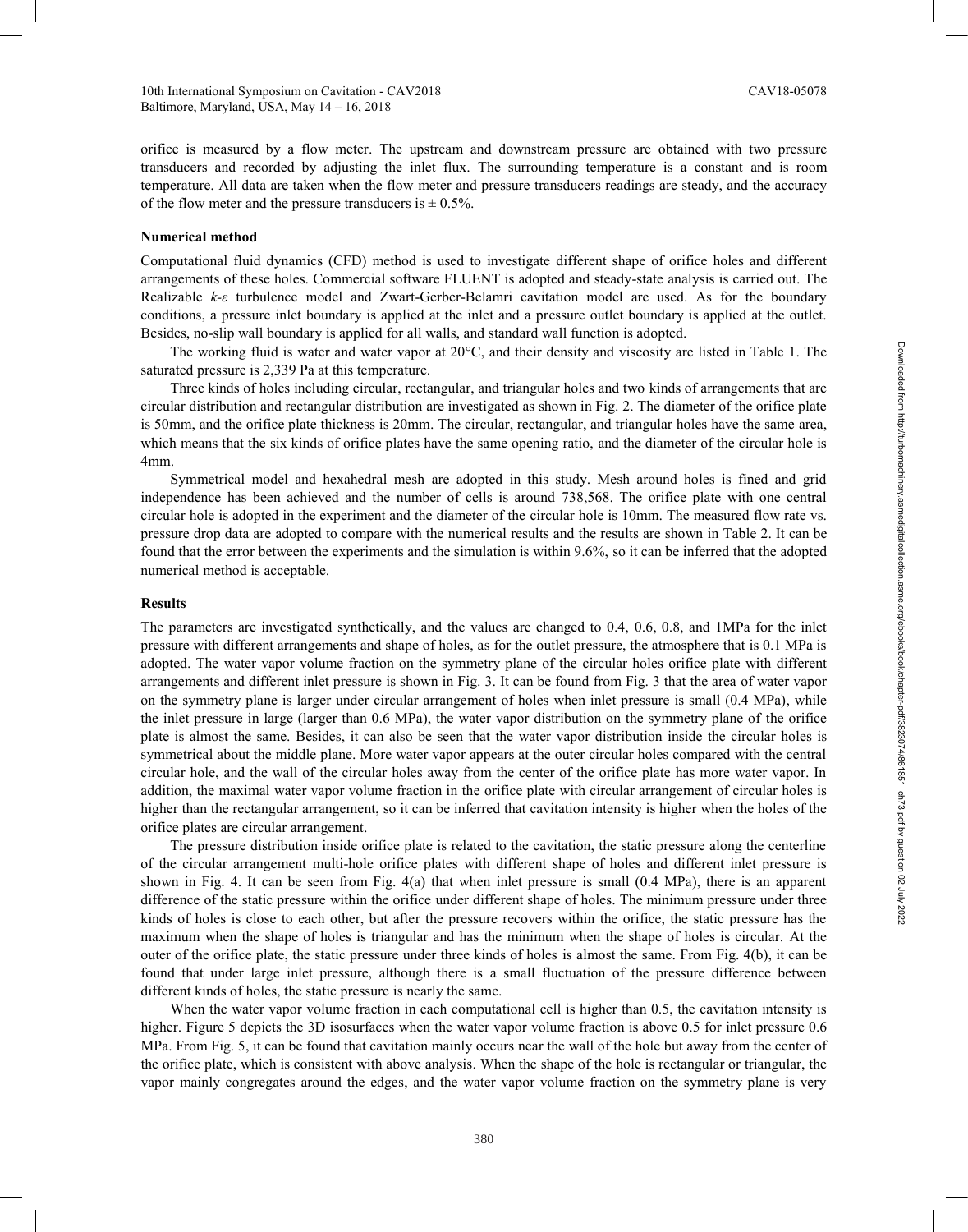small and can be neglected. From the water vapor distributions, it can be found that there is no apparent difference of the water vapor volume when the shape of the holes is rectangular and triangular. Besides, it can also be found that although the area of water vapor on the symmetry plane has the maximum in the central hole as shown in Fig. 3, the water vapor volume when water vapor volume fraction is above 0.5 is minimal in the central hole.

The cavitation number  $\sigma$  is always used to evaluate the cavitation intensity of different orifice plates and it is expressed as follows

$$
\sigma = \frac{p_d - p_v}{0.5 \rho v^2} \tag{1}
$$

here  $p_d$  is the downstream pressure of the orifice plate,  $p_v$  is the saturated vapor pressure of water,  $\rho$  is the density of water, and  $\nu$  is the average velocity within the holes of an orifice plate.

Figure 5 shows the cavitation number of the six kinds of orifice plates under different inlet pressure. It can be found from Fig. 5 that the cavitation number decreases with the increase of inlet pressure for a given orifice plate, which means cavitation intensity increases with the rising of inlet pressure. Under the same inlet pressure, the orifice plate with circular holes has the minimal cavitation number and the orifice plate with triangular holes has the maximal cavitation number. For the orifice plates with circular and triangular holes, the cavitation number is larger when the holes are circular arrangement, but for the orifice plates with rectangular holes, the cavitation number is smaller when the holes are circular arrangement. Compare the six kinds of orifice plates, the orifice plate with circular arrangement circular holes has the minimal cavitation number for a given inlet pressure, and the largest cavitation number difference is 29.6% between the circular holes and the triangular holes when inlet pressure is 0.4 MPa. As the increase of inlet pressure, the cavitation number difference decreases and the cavitation number for the investigated orifice plates is almost the same when inlet pressure is 1 MPa.

|                              |                                                             | Density $(kg/m3)$ |        |           | Viscosity $(kg/m-s)$ |        |
|------------------------------|-------------------------------------------------------------|-------------------|--------|-----------|----------------------|--------|
|                              | Water                                                       |                   | 998.16 |           | 0.0010016            |        |
|                              | Water vapor                                                 | 0.0173            |        | 9.727E-06 |                      |        |
|                              | Table 1 Water and water vapor properties used in this study |                   |        |           |                      |        |
| Pressure drop (Pa)           |                                                             |                   | 14,000 | 21,000    | 30,000               | 88,000 |
| Measured flow rate $(m3/h)$  |                                                             |                   | 1.57   | 1.86      | 2.28                 | 3.66   |
| Simulated flow rate $(m3/h)$ |                                                             |                   | 1.42   | 1.74      | 2.13                 | 3.46   |
|                              | Error                                                       |                   | 9.6%   | 6.5%      | 6.6%                 | 5.5%   |

**Figures & Tables:** 

Table 2 Comparison between the simulated and the measured flow rate



Figure 1 Schematic of the experimental facility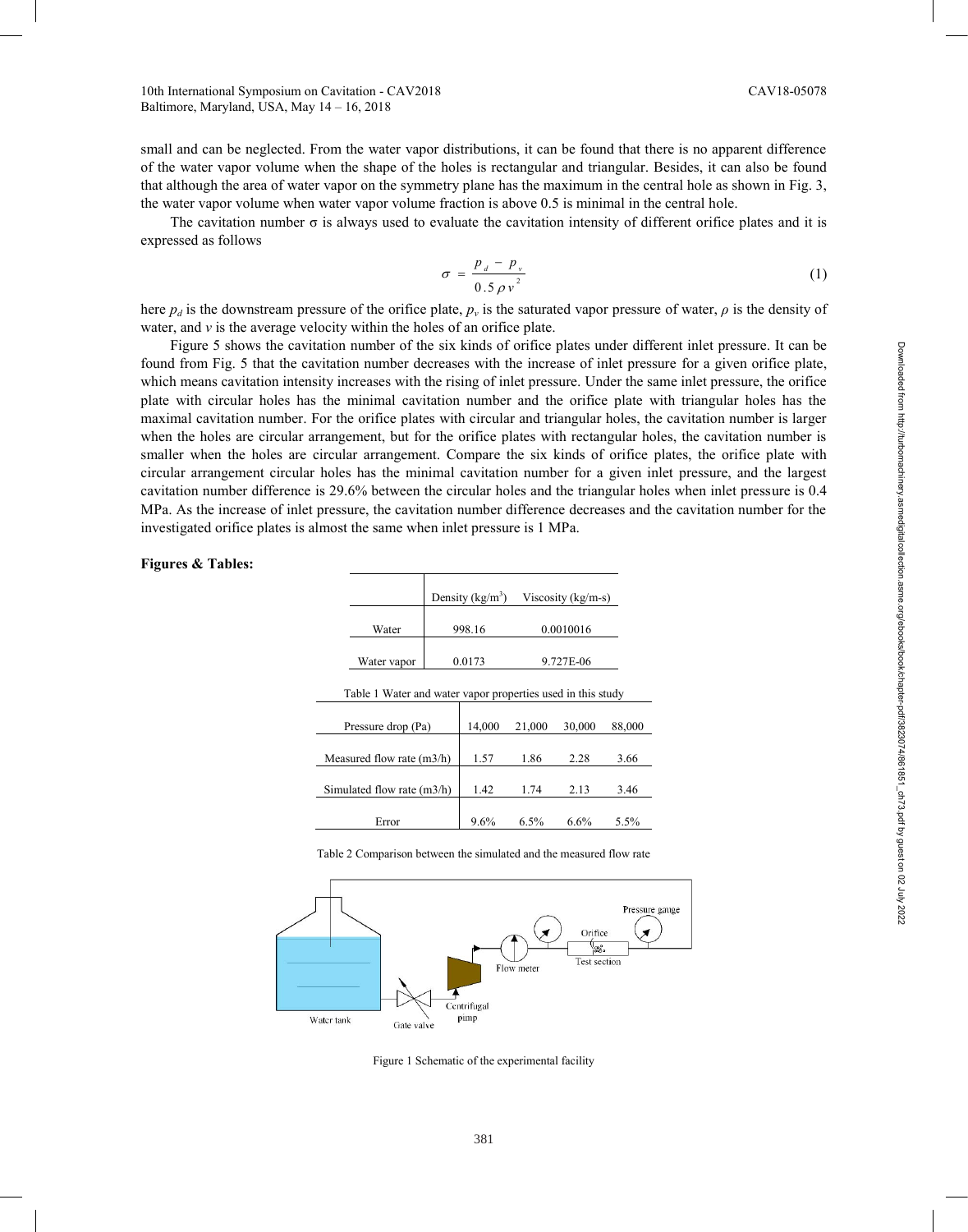

Figure 2 The shape and arrangement of the multi-holes



Figure 3 Vapor volume fraction on the symmetry plane with circular holes under different inlet pressure



Figure 4 Static pressure along the centerline of the circular arrangement multi-hole orifice plates under different inlet pressure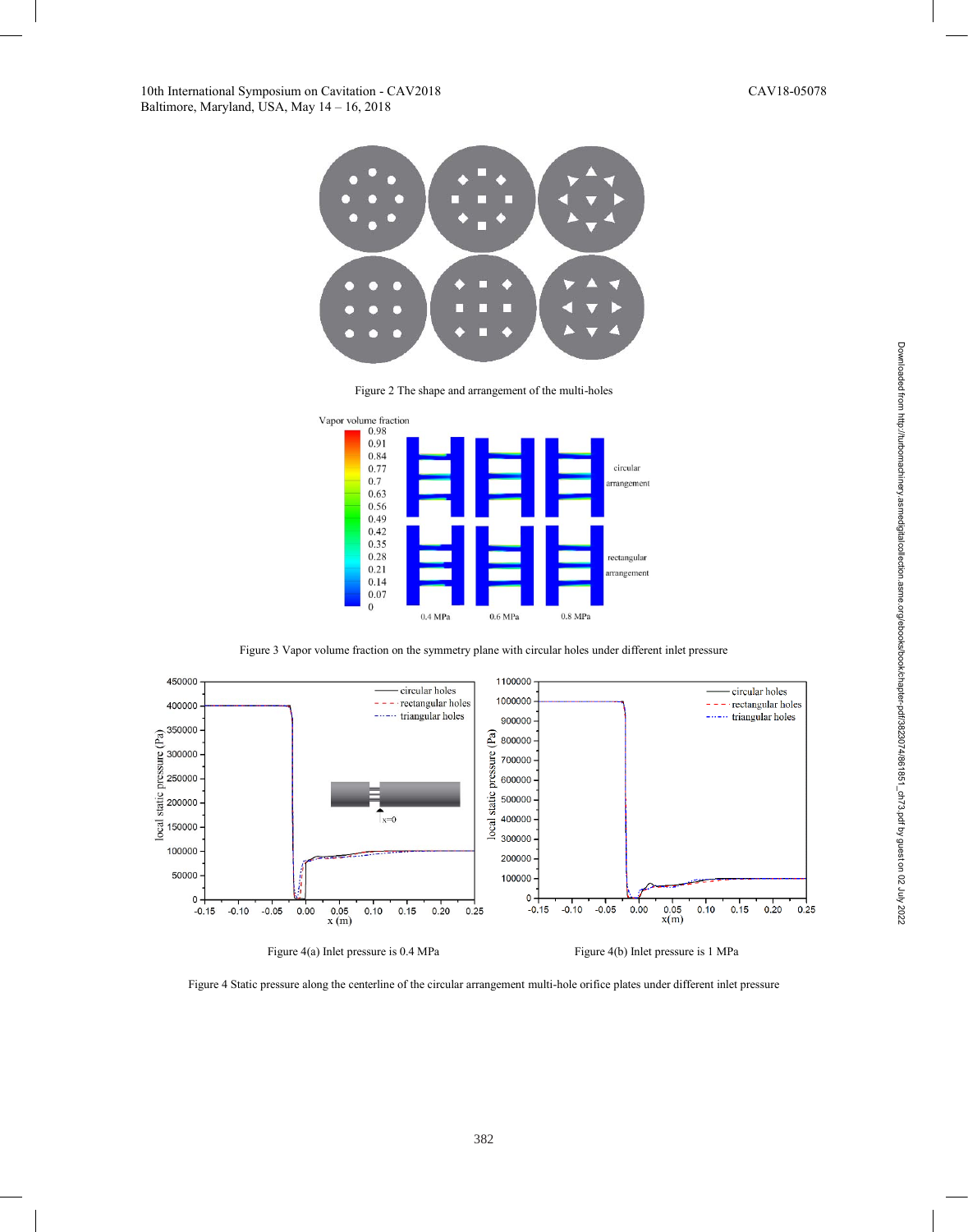

Figure 5 cavitation in circular arrangement multi-hole orifice plates



Figure 6 Cavitation number under different arrangement and shape of holes and different inlet pressure

#### **Conclusion**

A systematical numerical study is carried out with six kinds of orifice plates, and the numerical method is validated by experiment. The pressure drop, the arrangement and the shape of the holes are synthetically investigated to find out their effects on cavitation intensity. The cavitation intensity increases with the increase of pressure drop for all the studied orifice plates, and the circular arrangement orifice plate with circular holes has the maximal cavitation intensity compared with other orifice plates. For orifice plates with circular and triangular holes, the circular arrangement orifice plates have better cavitation intensity, but for orifice plates with rectangular holes, the rectangular arrangement orifice plates have better cavitation intensity. Besides, when pressure drop is small, large difference of cavitation intensity exists between different kinds of orifice plates, but under large pressure drop, the cavitation intensity of all the studied orifice plates is almost the same.

#### **References**

[1] Sivakumar, M., & Pandit, A. B. (2002). *Wastewater treatment: a novel energy efficient hydrodynamic cavitational technique*. Ultrasonics sonochemistry. 9(3), 123-131.

[2] Schneider, B., Koşar, A., Kuo, C. J., Mishra, C., Cole, G. S., Scaringe, R. P., & Peles, Y. (2006). *Cavitation enhanced heat transfer in microchannels*. Journal of Heat Transfer. 128(12), 1293-1301.

[3] Ebrahimi, B., He, G., Tang, Y., Franchek, M., Liu, D., Pickett, J., Springett, F. and Franklin, D. (2017). *Characterization of high-pressure cavitating flow through a thick orifice plate in a pipe of constant cross section*. International Journal of Thermal Sciences. 114, 229-240.

[4] Dong, Z. Y., Chen, Q. Q., Yang, Y. G., & Shi, B. (2013). *Experimental and numerical study of hydrodynamic cavitation of orifice plates with multiple triangular holes*. Applied Mechanics and Materials. 256, 2519-2522.

[5] Rudolf, P., Kubina, D., Hudec, M., Kozák, J., Maršálek, B., Maršálková, E., & Pochylý, F. (2017). *Experimental investigation of hydrodynamic cavitation through orifices of different geometries*. 143, 02098.